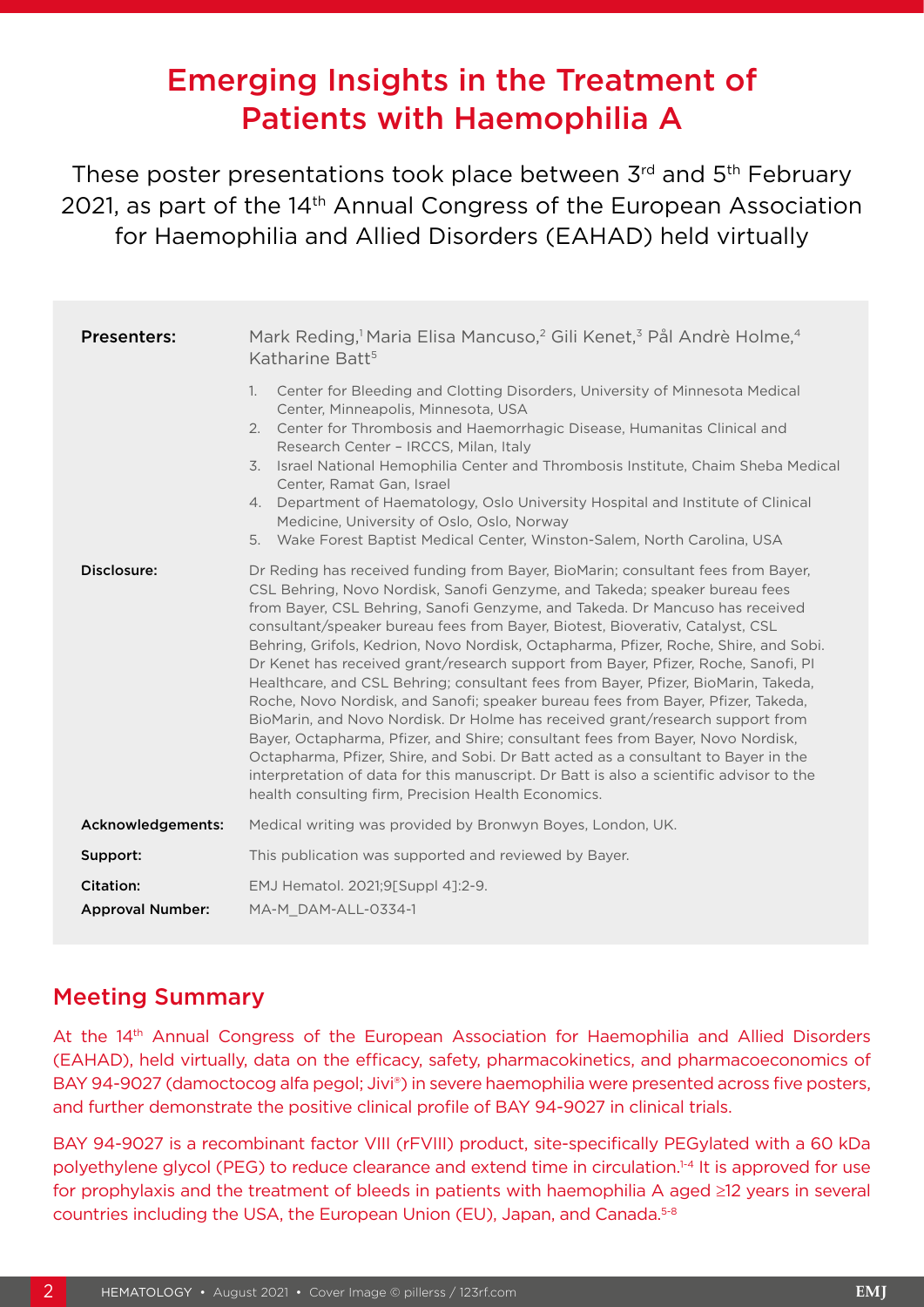The efficacy and safety of BAY 94-9027 for the prevention and treatment of bleeds was demonstrated in the multinational, partially randomised, Phase II/III PROTECT VIII study<sup>9</sup> (NCT01580293) in adolescent and adult male patients with severe haemophilia A<sup>10</sup> and independently evaluated in a paediatric male population in the PROTECT VIII Kids study<sup>11</sup> (NCT01775618) of previously treated patients aged <12 years with severe haemophilia A.<sup>12</sup> Following completion of PROTECT VIII and PROTECT VIII Kids, patients could continue to receive BAY 94-9027 in the now completed, open-label extension studies that evaluated safety and efficacy for 100 or more exposure days.13,14 To complement these long-term safety and efficacy commitments, a post-marketing interventional study is underway in Europe.<sup>15</sup> All studies enrolled male subjects only as haemophilia predominantly affects males.<sup>16</sup>

At EAHAD 2021, post hoc analyses from the PROTECT VIII and PROTECT VIII Kids extension trials were presented in two posters, showing that the efficacy and safety of BAY 94-9027 has been maintained for a median observation period of 6 years and more. In a third poster, the effective bleeding control reported for BAY 94-9027 prophylaxis regimens used in PROTECT VIII was accompanied by mean FVIII trough levels above 1% for all regimens, suggesting that patients with haemophilia A can be treated effectively with different regimens based on the clinical bleeding phenotype. A snapshot analysis of the post-marketing interventional study presented in a fourth poster showed that the favourable safety and efficacy profile of BAY 94-9027 prophylaxis reported in PROTECT VIII and its extension is also observed in routine clinical use. Lastly, as it may be difficult for clinicians to distinguish between rFVIII products with the lack of head-to-head randomised clinical trials (RCT),<sup>17,18</sup> a matched-adjusted indirect comparison (MAIC) analysis was presented. These results showed that BAY 94-9027 was associated with significantly lower consumption and ≥20% reduction in annual rFVIII use than other products (namely efmoroctocog alfa, rurioctocog alfa pegol, and turoctocog alfa pegol).17

## Efficacy and Safety of BAY 94-9027 Prophylaxis Is Sustained for ≥6 Years: Outcomes in 22 Patients in the PROTECT VIII Extension Study

This presentation reported bleeding and safety outcomes of the patients who received at least 6 years prophylactic treatment with BAY 94- 9027 during the PROTECT VIII main study and its extension.14,19,20

Twenty-two adults and adolescent patients with severe haemophilia A were treated with BAY 94-9027 prophylaxis for at least 6 years. This consisted of either 30–40 IU/kg twice a week (n=2), 45–60 IU/kg every 5 days (n=4), or 60 IU/kg every 7 days (n=5); those patients who switched between regimens were considered as a variable frequency (VAR) group (n=11).<sup>19,20</sup> The median age of patients was 43.5 years (range: 12−59 years), median weight was 92.1 kg (59−119 kg). Eighteen (81.8%) patients received prophylaxis 12 months prior to the study. The median time in the extension was 5.6 years (range 5.3−6.3 years), with a median FVIII consumption of 3414  $|U/kg$  per year.<sup>20</sup> At the

end of the extension, most patients were treated with regimens of every 5 days (n=11) or every 7 days (n=6).19

For the 22 patients with ≥6 years of BAY 94-9027 prophylaxis, the median total and joint annualised bleeding rates (ABR) decreased throughout the main study and extension. As can be seen in Figure 1, the median (quartile [Q]1; Q3) ABR for the full extension period was 0.9 (0.4; 2.2) compared with a pre-study ABR of 3.0 (1.0; 15.0). The median joint ABR was also reduced (0.6 [0.4; 1.7]) compared with a pre-study joint ABR of 3.0 (0.0; 12.0).19,20 Over the entire extension period, 22.7% of patients had 0 total or joint bleeds with 72.7% having 0 total or joint bleeds during the last 6 months of the extension period.<sup>19,20</sup>

Safety data showed that drug-related adverse events (AE) were reported in four of the 22 patients (18.2%) and were either mild (n=2; elevated alanine aminotransferase, arthralgia) or moderate (n=2; bone marrow oedema and meniscal degeneration in one patient, osteoarthritis in another patient). None of the patients experienced a study drug-related serious AE, thrombotic, or fatal event and none developed FVIII inhibitors.<sup>19,20</sup>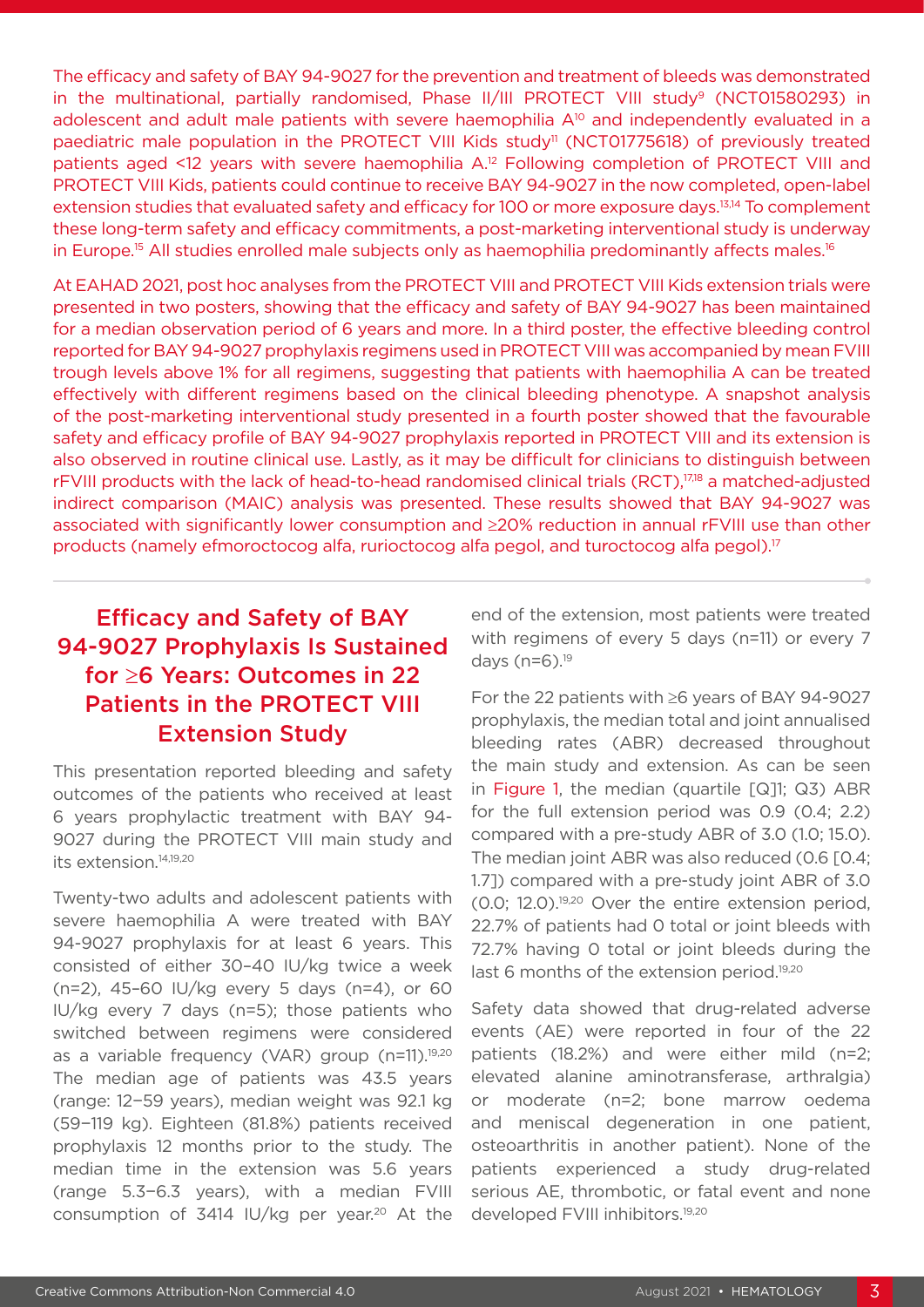

#### Figure 1: Total and joint annualised bleeding rate.

Q: quartile.

In summary, treatment with BAY 94-9027 as prophylaxis in patients with severe haemophilia A maintained efficacy for 6 years and longer, with median total and joint ABR <1 during the PROTECT VIII extension. No unexpected drugrelated AE or changes in the safety profile over time were reported during the extension. Prophylactic treatment with BAY 94-9027 was efficacious and well tolerated over a long period of time. These data may support the long-term use of BAY 94-9027 prophylaxis in patients with haemophilia A.19,20

### BAY 94-9027 Prophylaxis Sustains FVIII Trough Levels Above 1% in all Treatment Regimens in Patients with Severe Haemophilia A from PROTECT VIII

### Maria Elisa Mancuso

PROTECT VIII, the pivotal Phase II/III study, demonstrated the efficacy and safety of prophylactic BAY 94-9027 in previously treated, severe haemophilia A patients (FVIII <1%) aged 12-65 years.<sup>10</sup> The design of PROTECT

VIII was based on patient bleeding phenotype, and chosen to reflect the real-world clinical approach to prophylaxis in which dosing regimens are tailored with the aim to optimise bleed control while using infusion schedules that best fit the individual needs and preferences of patients.10 While patient bleeding phenotype, rather than pharmacokinetics, was used to inform the treatment regimen used for each patient in PROTECT VIII, it was of interest to determine what BAY 94-9027 FVIII trough levels accompanied the effective bleeding control reported during PROTECT VIII and its extension.21,22

Trough levels were determined by chromogenic assay at Weeks 20 and 36 in the main study and every 6 months in the extension.<sup>21,22</sup> Only trough levels within a post-infusion interval corresponding to the assigned regimen were included in the analysis. The time since last injection prior to sampling was calculated based on electronic patient diary records of prophylactic infusions.22

The results showed that all patients who received BAY 94-9027 in the PROTECT VIII study and its extension achieved mean FVIII trough levels above 1%, including those treated with the onceweekly regimen (Figure 2).<sup>22</sup>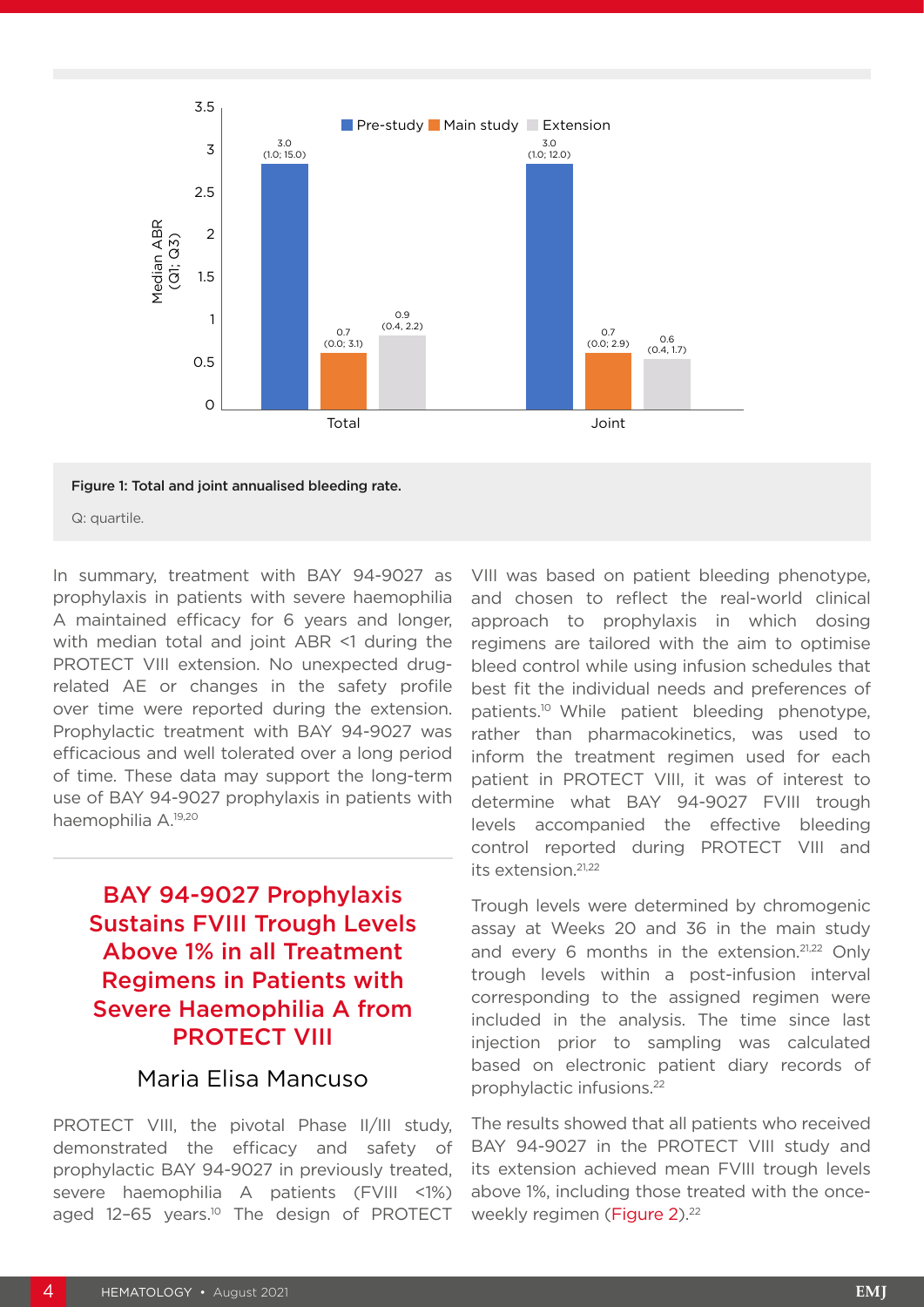

Figure 2: Pre-infusion (trough) factor VIII levels in PROTECT VIII main and extension studies in patients with prophylaxis.

E5D: every 5 days; E7D: every 7 days; FVIII: factor VIII; SD: standard deviation; 2×W: twice weekly.

During the main study, the pre-injection arithmetic mean (standard deviation, SD) FVIII trough levels in patients treated with prophylaxis were 6.8 (3.4) and 2.9 (2.1) IU/dL for those treated, with 3 (n=15) and 4 (n=16) days since last injection, and 2.4 (2.3) and 1.5 (1.4) IU/dL for every 5 days (n=32) and every 7 days (n=26), respectively. During the extension, the corresponding values for those treated twice weekly, with 3 (n=9) and 4 (n=16) days since last injection, every 5 days (n=22) and every 7 days (n=17) were 5.0 (3.6), 2.6 (2.4), 2.1 (2.1), and 1.4 (1.1) IU/dL, respectively.21

To summarise, average FVIII trough levels were sustained above 1 IU/dL in patients who received BAY 94-9027 prophylaxis during the PROTECT VIII study with all treatment regimens. These data support the efficacy of personalised BAY 94-9027 treatments using individualised infusion schedules that best fit the needs of the patient. They also suggest that patients can be treated effectively with different regimens based on the clinical bleeding phenotype.21,22

## BAY 94-9027 Provided Effective Long-term Prophylaxis in Paediatric Patients aged ≥12 years at the End of the PROTECT VIII Kids Extension Study, Indicating Consistent Safety of Treatment into Adolescence

#### Gili Kenet

It is important that treatment regimens for paediatric and adolescent patients with haemophilia A can be individualised to address personal preferences and lifestyles.<sup>23</sup> Data from the PROTECT VIII Kids study and its extension have shown that BAY 94-9027 may be efficacious for the prevention and treatment of bleeds in children <12 years with severe haemophilia A.<sup>12,13</sup> This presentation reported on data from the PROTECT VIII Kids extension study<sup>24</sup> which analysed bleed protection in a subgroup of previously treated patients aged ≥12 years at the end of the extension.

In the PROTECT VIII Kids study,<sup>12</sup> patients aged <12 years with severe haemophilia A received BAY 94-9027 prophylaxis twice weekly (25−60 IU/ kg), every 5 days (45−60 IU/kg), or every 7 days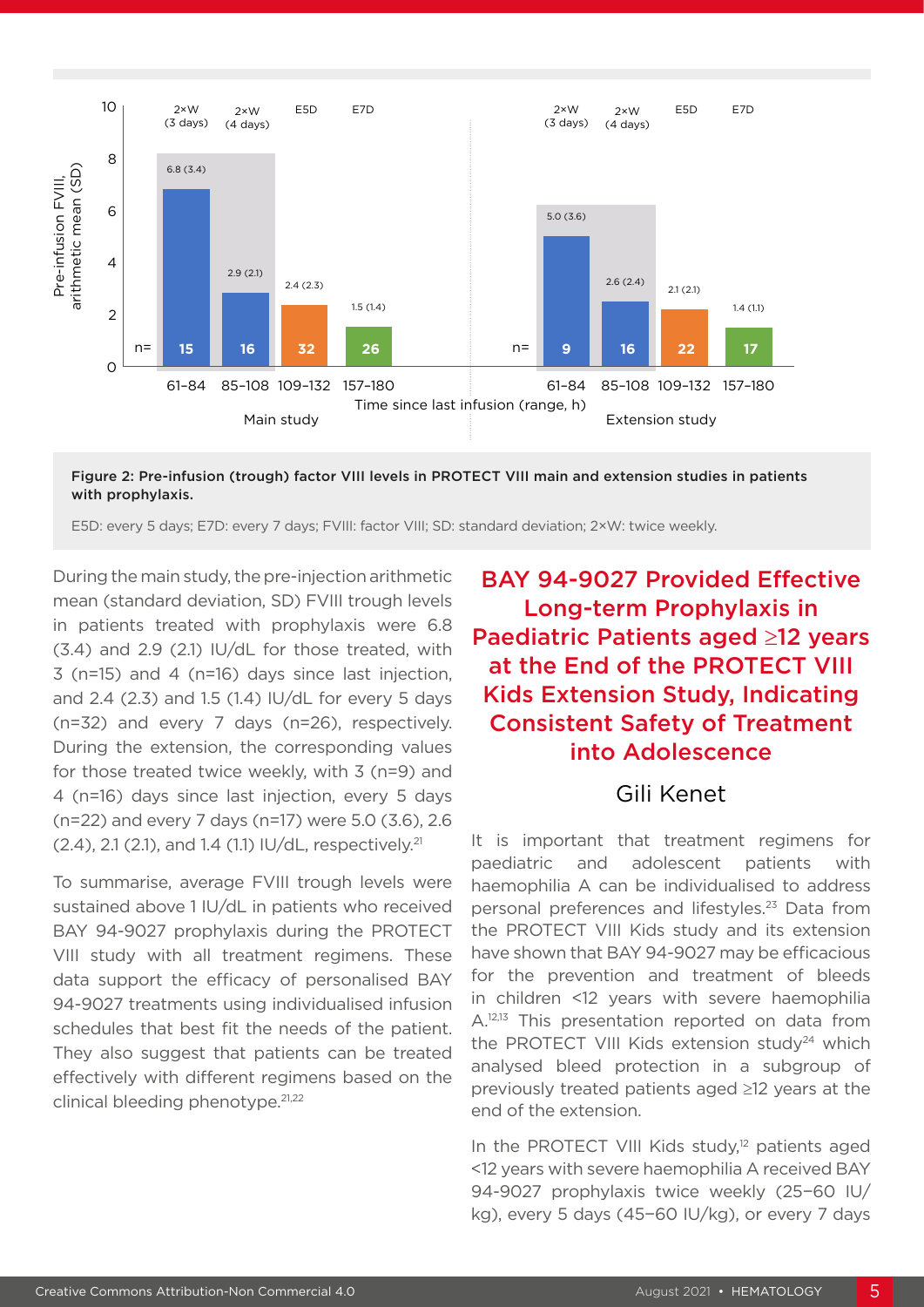$(60 \text{ IU/kg})$ .<sup>12,13</sup> The dose and dosing frequency could be changed at any time at physician discretion. Patients in the optional extension study included those completing ≥50 exposure days or ≥6 months in the main study or a 12-week safety sub-study of patients aged  $<6$  years.<sup>13</sup> The main efficacy outcome measured was ABR for total, joint, spontaneous, and traumatic bleeds. Safety assessments included measuring and monitoring frequency of inhibitor development; AE (including serious AE and study-drug-related AE); anti-BAY 94-9027 antibodies; anti-PEG antibodies; quantitative plasma PEG levels; renal biomarkers; weight and vital signs.13,25

Overall, 73 patients were enrolled in the main or expansion studies. Of these, 61 were eligible for and 59 entered the extension study, with 57 patients completing this period. At study enrolment, patients had a median age of 9 (range: 5−11) years, with 30 patients aged median 15 (range: 12–18) years at the end of the extension. In this group, median time in the study was 6.1 years (range: 2.5−6.6 years) overall and 5.5 years (range: 2.0−5.9 years) in the extension study.25

The most common dosing regimen at the end of the extension period was 25–60 IU/kg twice weekly for patients aged ≥12 years old (n=16), with an overall median dose per infusion of 45.4 (range 24−60) IU/kg.25 The cumulative number of BAY 94-9027 exposure days in the extension period was 430.0 (range: 210−612)<sup>25</sup> with the median (Q1;Q3) number of infusions per year being 89.7 (73.6;104.3). $24$  The median total dose for the extension period was 3,945.8 (range 2,459−5,739) IU/kg/year.25

Overall, during the extension period, median ( $Q1;Q3$ ) ABR was 1.8  $(0.5;3.3)^{24,25}$  but decreased to 1.5 (0.0;4.0) in the last 12 months of treatment. ABR for spontaneous bleeds was generally low (0.4) and the majority of bleeds were joint bleeds (0.7) and traumatic bleeds (0.7). More than 85% of bleeds were mild-to-moderate in intensity.25

Three patients (10%) experienced a study drugrelated AE, two of which were mild, and one was moderate in intensity. These AE included arthralgia (n=1) and development of suspected FVIII inhibitors (n=2); however, none of the suspected inhibitors were confirmed in a second sample. All renal biomarkers were consistent with normal ranges. Plasma PEG was detected at a single time point in two patients and at repeated timepoints in five patients. Levels were approximately at the detection limit (0.1 mg/L) and either remained the same or fell below the detection level over time. There were no anti-PEG antibodies detected,<sup>25</sup> no reports of thrombotic events, and no deaths.<sup>24</sup>

In summary, BAY 94-9027 prophylaxis was efficacious (providing consistent levels of bleeding control) and well tolerated at all dosing regimens in paediatric patients with severe haemophilia A aged ≥12 years at the end of the extension study. These results were observed for a median time of over 6 years in the PROTECT VIII Kids main and extension studies, and support the continuous use of BAY 94-9027 for these patients into adolescence. In summary, these results may indicate that patients could safely continue BAY 94-9027 treatment into adolescence, providing continued improvement in bleeding protection in this young, active population.<sup>24,25</sup>

## Safety and Efficacy of BAY 94- 9027 Prophylaxis in Patients with Severe Haemophilia A: Interim Results of a Post-marketing Interventional Study

### Pål Andrè Holme

This presentation reported interim analysis of safety and efficacy data from the ongoing multicentre, single group, uncontrolled, openlabel, Phase IV,<sup>15</sup> interventional post-marketing study of BAY 94-9027 prophylaxis in routine clinical use (NCT04085458) in previously FVIIItreated (≥150 exposure days) patients aged ≥18 years with severe haemophilia A (FVIII:C <1%).26

Eligible patients will receive BAY 94-9027 prophylaxis for 100 exposure days. The recommended starting dose is 45 IU/kg every 5 days or twice weekly until the next planned visit (Visit 3 after 8−10 weeks), with an option to continue or increase the dose or switch regimen to either twice weekly or every 7 days thereafter, based on patient needs and bleeding events. Patients who switch prophylaxis regimen after their third visit will be assigned to a VAR group.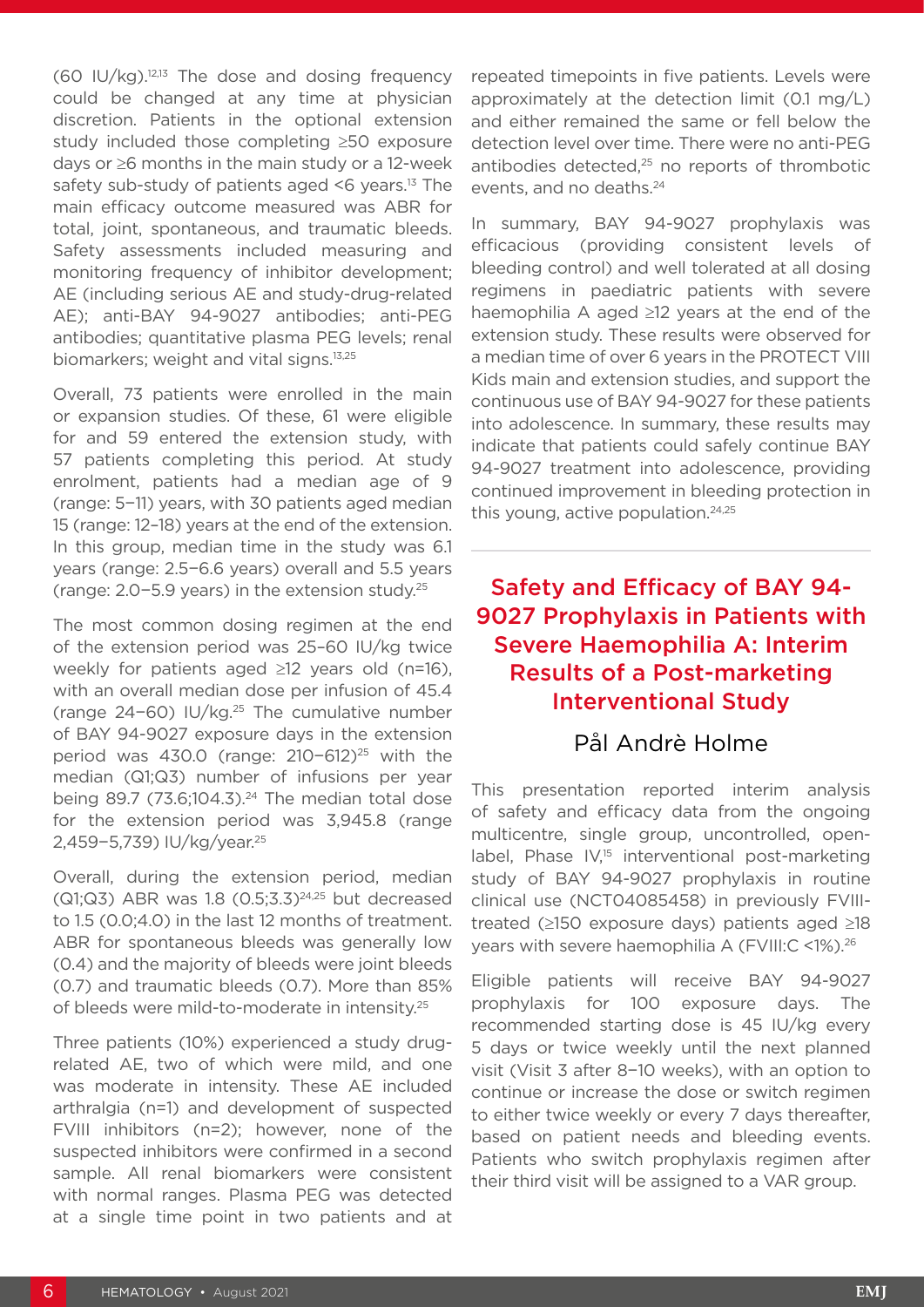

#### Figure 3: Efficacy outcomes.

Efficacy outcomes in A) annualised bleeding rate outcomes and B) zero bleed outcomes. ABR: annualised bleeding rate; Q: quartile.

The primary endpoint is FVIII inhibitor development (titre ≥0.6 Bethesda units) with secondary endpoints including treatment emergent AE, anti-PEG antibody development, and ABR. Bleeds and BAY 94-9027 treatments were recorded using electronic patient diaries.<sup>26,27</sup>

Patients who completed at least 24 weeks of treatment were included in this snapshot analysis.<sup>27</sup> By 1<sup>st</sup> September 2020, 32 patients were enrolled and 18 had received BAY 94- 9027 prophylaxis for ≥24 weeks (twice weekly, n=2; every 5 days, n=7; every 7 days, n=5; VAR, n=4).26,27

At data cut-off, the median (range) total time in the study was 235.2 (185–293) days with 48 (34– 80) exposure days. Median total and joint ABR were <2.0 during the time in the study; one-half of the cohort had 0 total bleeds and two-thirds had 0 joint bleeds (Figure 3).<sup>27</sup>

Eight patients (44.4%) experienced an AE, six of which were mild, one was moderate, and one was severe in intensity. None of the reported AE were considered by the investigator to be related to the study drug. There were no anti-PEG antibodies detected and no patients developed FVIII inhibitors.26,27

In summary, preliminary analyses from 18 adult haemophilia A patients observed for ≥24 weeks

show that individualised prophylaxis regimens of BAY 94-9027 were well tolerated in this analysis of post-marketing study data. No immunogenicity concerns were observed and none of the patients developed FVIII inhibitors or PEG or anti-drug antibodies. These data support the favourable safety and efficacy profile of BAY 94-9027 prophylaxis in routine clinical use.<sup>26,27</sup>

Indirect Comparison of Annualised Bleeding Rate and Annual Consumption Between Extended Half-Life Recombinant Factor VIII Products Shows Differences in Consumption with Similar Outcome

### Katharine Batt

Extended half-life (EHL) rFVIII agents used to prevent bleeds in persons with haemophilia A include BAY 94-9027, efmoroctocog alfa, rurioctocog alfa pegol, and turoctocog alfa pegol. These agents have been investigated in single agent trials; however, no direct head-to-head RCT have been conducted to compare between agents to date.17,18,28 Therapeutic clinical data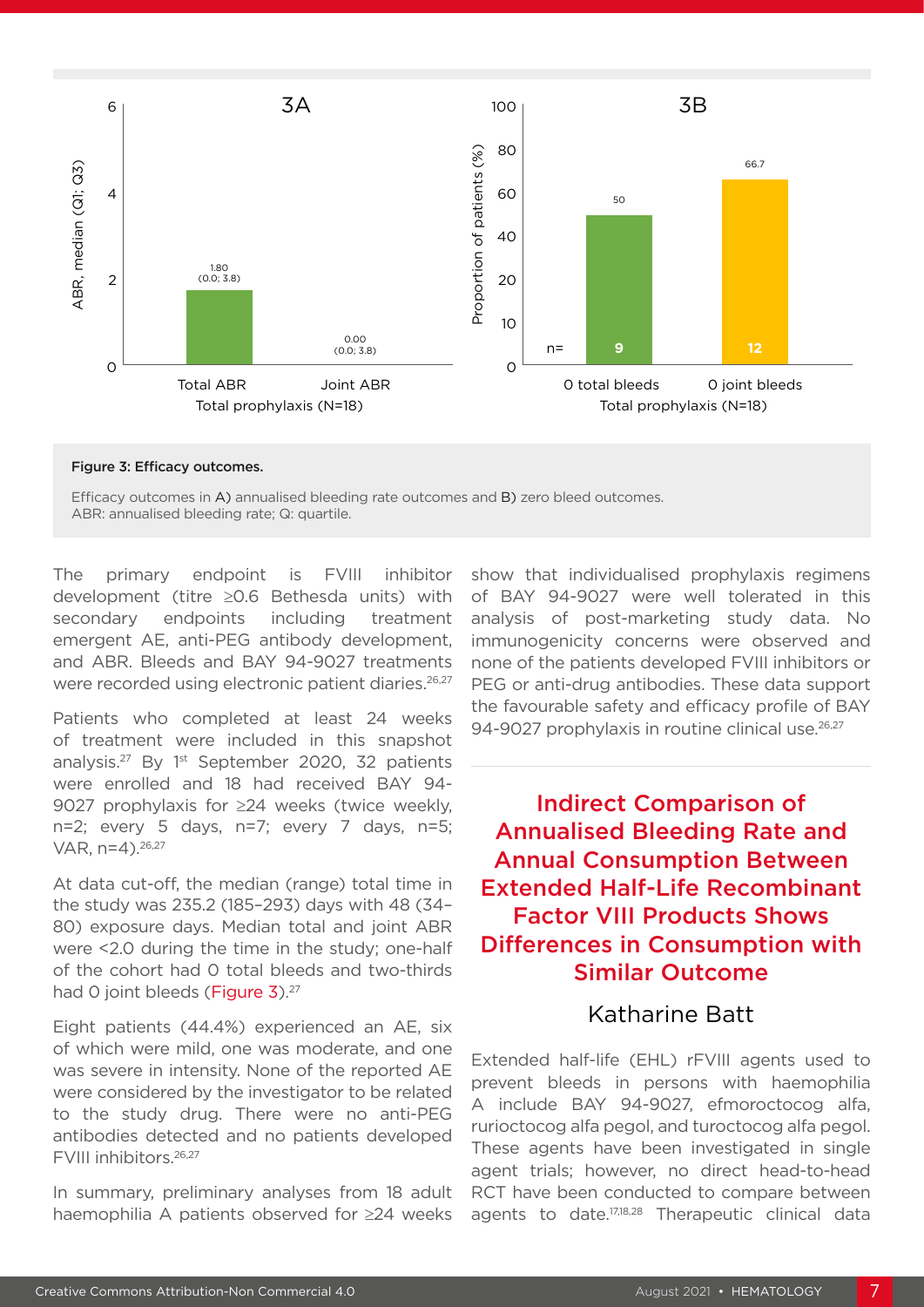for rare diseases are often limited due to small patient populations and other ethical considerations for RCT.<sup>29</sup> thereby limiting comparisons between therapies. This presentation reviewed an indirect comparison of EHL rFVIII products.<sup>17,28</sup>

The objective of this analysis was to compare bleeding rates and rFVIII consumption of prophylaxis regimens between EHL rFVIII treatments using MAIC.17,28 MAIC is a validated method for comparing outcomes of clinical trials in the absence of head-to-head comparisons.17,18,28 MAIC uses patient data from individual treatment trials to match baseline summary statistics (after adjusting for heterogeneity in baseline characteristics between populations). MAIC has previously been established as an effective tool for comparing outcomes of haemophilia therapies in the absence of RCT.18

Patient-level data from the PROTECT VIII study of BAY 94-9027 were weighted against aggregate data from A-LONG (efmoroctocog alfa),<sup>30</sup> PROLONG-ATE (rurioctocog alfa pegol),<sup>31</sup> and pathfinder 2 (Novo Nordisk, Bagsværd, Denmark; turoctocog alfa pegol) $32$  studies to match baseline characteristics including age, race, weight, prior treatment, region (efmoroctocog alfa only), and bleeding events in the prior year (efmoroctocog alfa and turoctocog alfa pegol). Outcomes from this analysis included ABR, percentage

of patients with no bleeds, and annual rFVIII consumption.17,28

After matching, BAY 94-9027 had a similar mean ABR as the comparators with no significant difference between them: BAY 94-9027: 3.77 versus efmoroctocog alfa: 3.90; BAY 94-9027: 3.95 versus rurioctocog alfa pegol: 3.70; BAY 94- 9027: 4.10 versus turoctocog alfa pegol: 3.70. BAY 94-9027 had a similar, nonsignificant, percentage of patients with 0 bleeds as the comparators: 34.1% versus 40.7% for efmoroctocog alfa; 38.9% versus 39.6% for rurioctocog alfa pegol; 41.0% versus 40.0% for turoctocog alfa pegol.<sup>17,28</sup> Mean annual consumption for BAY 94-9027 was 20% lower than efmoroctocog alfa (3469.9 versus 4289.1 IU/kg/year, p<0.001) and 27% lower than turoctocog alfa pegol (3355.1 versus 4560.4 IU/kg/year, p=0.003). Median annual consumption for BAY 94-9027 was 26.7% lower than rurioctocog alfa pegol (3552.4 versus 4845.0 IU/kg/year; p values were incalculable due to unavailability of standard errors for median consumption).<sup>28</sup>

In summary, for patients with haemophilia receiving EHL rFVIII prophylaxis, BAY 94- 9027 was associated with significantly lower consumption, with ≥20% reduction in annual rFVIII use while achieving similar ABRs and 0 bleed rates, compared with other EHL agents analysed.17,28

#### References

- Mei B et al. Rational design of a fully active, long-acting PEGylated factor VIII for hemophilia A treatment. Blood. 2010;116(2):270-9.
- 2. Ivens IA et al. PEGylated therapeutic proteins for haemophilia treatment: a review for haemophilia caregivers. Haemophilia. 2013;19(1):11-20.
- 3. Coyle TE et al. Phase I study of BAY 94-9027, a PEGylated B-domaindeleted recombinant factor VIII with an extended half-life, in subjects with hemophilia A. J Thromb Haemost. 2014;12(4):488-96.
- 4. Shah A et al. BAY 94-9027, a PEGylated recombinant factor VIII, exhibits a prolonged half-life and higher area under the curve in patients with severe haemophilia A: comprehensive pharmacokinetic assessment from clinical studies. Haemophilia. 2018;24(5):733-40.
- 5. European Medicines Agency. Jivi (damoctocog alfa pegol) Summary of opinion. 2018. Available at: https:// www.ema.europa.eu/en/documents/ smop-initial/chmp-summary-positiveopinion-jivi\_en.pdf. Last accessed: March 2021.
- 6. Pharmaceuticals and Medical Devices Agency. Review report (Jivi, damoctocog alfa pegol). 2018. Available at: https://www.pmda.go.jp/ files/000229786.pdf. Last accessed: March 2021.
- 7. US Food and Drug Administration. Jivi prescribing information. 2018. Available at: https://labeling. bayerhealthcare.com/html/products/ pi/Jivi\_PI.pdf. Last accessed: March 2021.
- 8. Government of Canada. Regulatory decision summary - Jivi - Health Canada. 2018. Available at: https:// hpr-rps.hres.ca/reg-content/

regulatory-decision-summary-detail. php?lang=en&linkID=RDS00474. Last accessed: March 2021.

- 9. Bayer. A trial investigating safety and efficacy of treatment with BAY94-9027 in severe hemophilia A (PROTECT-VIII). NCT01580293. https://clinicaltrials. gov/ct2/show/NCT01580293?term=NCT01580293&draw=2&rank=1.
- 10. Reding MT et al. Safety and efficacy of BAY 94-9027, a prolonged-halflife factor VIII. J Thromb Haemost. 2017;15(3):411-9.
- 11. Bayer. Safety and efficacy of BAY94-9027 in previously treated male children with haemophilia A. NCT01775618. https://clinicaltrials. gov/ct2/show/NCT01775618?term=NCT01775618&draw=2&rank=1.
- 12. Santagostino E et al. PROTECT VIII Kids: BAY 94-9027 (PEGylated